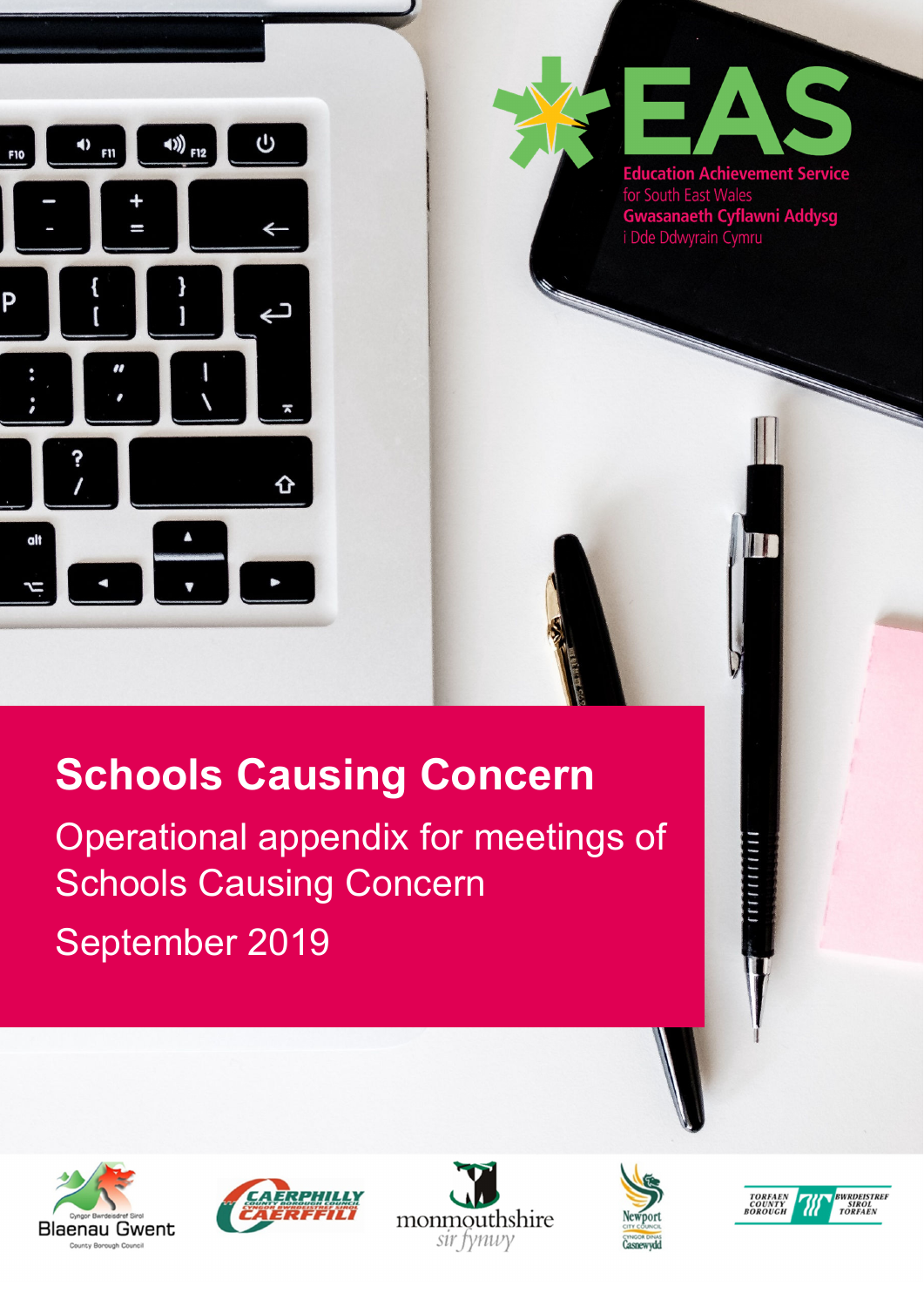

## **Schools Causing Concern Meetings:**

A Schools Causing Concern meeting can be requested by the local authority when a school is considered to be a 'school which causes concern' or is at risk of 'becoming a school which causes concern'. A School Causing Concern meeting will be arranged when a school:

- Is placed in a red or amber category;
- Has received a local authority warning notice;
- Is placed in an Estyn statutory category of requiring Significant Improvement or Special Measures;
- Evidences that enhanced support and challenge is required linked to grounds 1-6 of the Schools Standards and Organisation (Wales) Act 2013 for Schools Causing Concern.

Meetings may be arranged when a school;

- Is placed in a yellow or green category but its capacity to improve is not secure and / or the pace of improvement is too slow.
- Is in an Estyn review category.
- Is identified as a risk in relation to a review or audit, which has been conducted by the LA or EAS. This may include for example; Finance, Health & Safety and Safeguarding Audits or Leadership and ALN Reviews.
- Demonstrates evidences that enhanced support and challenge is required linked to grounds 1-6 of the Schools Standards and Organisation (Wales) Act 2013.

| <b>Ground 1</b> | The standards of performance of pupils at the school are unacceptably low.                                                                                                                               |  |
|-----------------|----------------------------------------------------------------------------------------------------------------------------------------------------------------------------------------------------------|--|
| <b>Ground 2</b> | There has been a breakdown in the way the school is managed or governed.                                                                                                                                 |  |
| <b>Ground 3</b> | The behaviour of pupils at the school or any action taken by those pupils or<br>their parents is severely prejudicing, or is likely to severely prejudice, the<br>education of any pupils at the school. |  |
| <b>Ground 4</b> | The safety of pupils or staff at the school is threatened (whether by a<br>breakdown of discipline or otherwise).                                                                                        |  |
| <b>Ground 5</b> | The governing body or head teacher has failed, or is likely to fail, to comply<br>with a duty under the Education Acts.                                                                                  |  |
| <b>Ground 6</b> | The governing body or head teacher has acted or is proposing to act<br>unreasonably in the exercise of any of its, his, or her functions under the<br><b>Education Acts.</b>                             |  |

Within the Welsh Government guidance on Schools Causing Concern, the six grounds for intervention are:

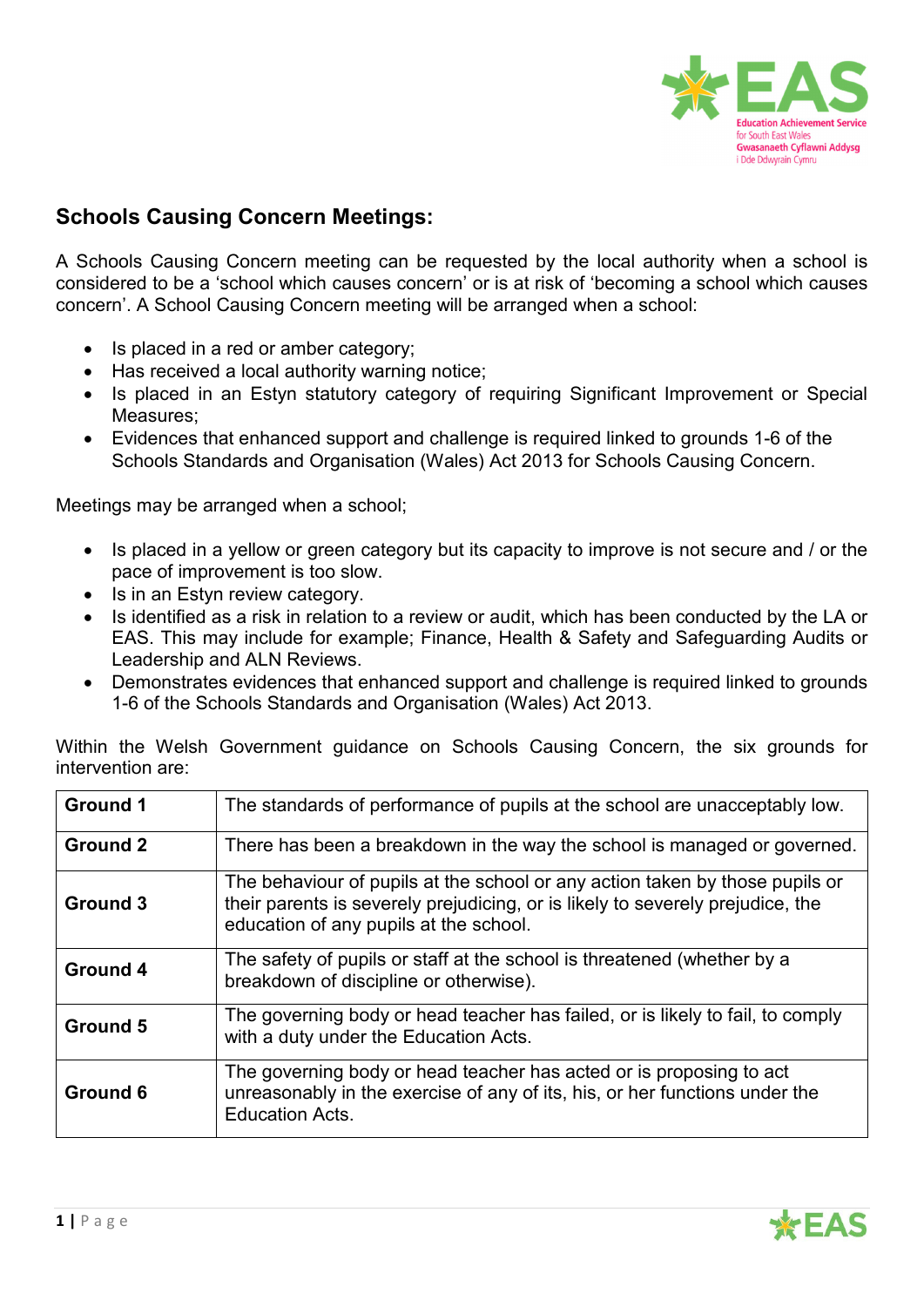## **Terms of Reference**

## **Membership of a Schools Causing Concern Meeting**

A Schools Causing Concern meeting is a collaborative meeting between a school, the local authority and the EAS. Key individuals are essential to the meeting. Essential members are listed below:

Director of Education / Chief Education Officer (or representative of) Head of School Standards (LA) Head Teacher Chair of Governing Body or Vice Chair (in exceptional circumstances) EAS Representative

*The following members will attend at the request of the Executive Member / Cabinet Member for Education, Chief Education Officer or Managing Director of the EAS*:

Executive / Cabinet Member for Education Managing Director / Director / Assistant Director EAS

*On occasions, additional school, LA or EAS staff will be required to attend. Additional members may include:* 

Additional Senior Leaders or Heads of Department from schools Additional EAS Representatives Additional Senior Leaders, HR, Finance or Health and Safety Offices from the local authority.

## **Aims of a Schools Causing Concern Meeting**

School Causing Concern meetings form part of a wider drive by SEWC LAs and EAS to improve educational outcomes for all children and young people. The local authority and EAS roles will be principally:

- To review and evaluate pace and progress in relation to identified School Development Plan priorities.
- To challenge the Headteacher and Governing Body on the rates of progress in their school.
- To recommend and monitor actions aimed at accelerating improvement.
- To consider the extent to which the school has been successful in achieving required improvement. This will determine future actions by the LA and EAS. This may encompass:

## **Schools Causing Concern Progress Judgements:**

- 1. The school has made strong progress / very good progress and will not be required to attend Schools Causing Concern meetings. The support level of the school will be reduced.
- 2. The school has made satisfactory/ strong progress but will need to continue to attend Schools Causing Concern meetings for a further period of time to enable the improvements to become consistent and embedded.
- 3. The school has made satisfactory / strong progress but still requires additional support and the SDP / PIAP requires revision and updating.
- 4. The school demonstrates limited progress which lacks pace. It is advised that the local authority determine appropriate next steps of action agreed with the agreed Schools Causing Concern policy.

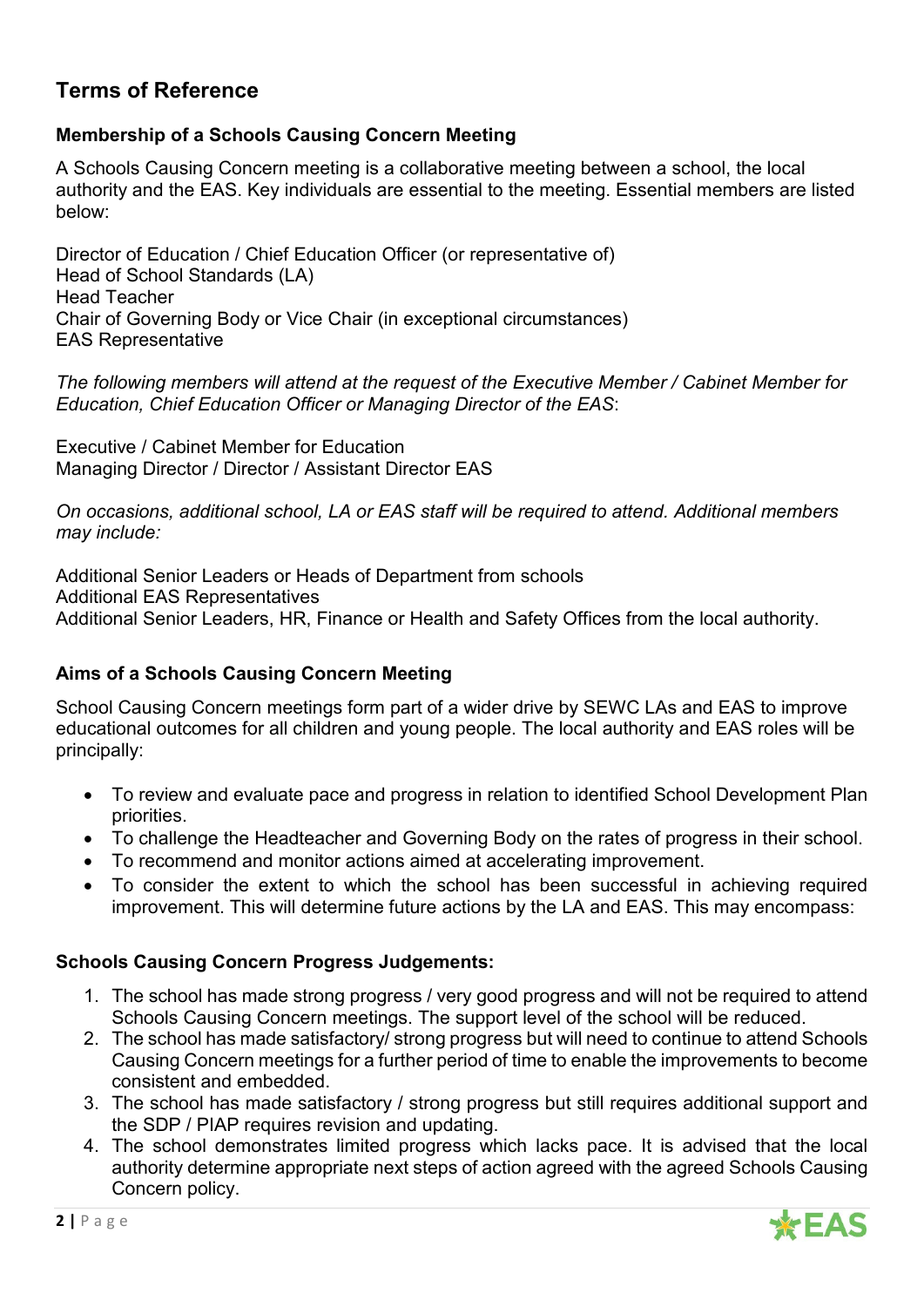## **Process**

- The local authority will determine the venue for meetings. Generally, meetings will be held in local authority offices unless there is a specific reason for holding the meeting at the school.
- The Director of Education or Cabinet Member / Executive Member for Education will chair the meeting.
- The local authority will facilitate the meetings. The local authority or EAS will take minutes of the meeting.
- The agenda will be agreed at least 2 weeks in advance of the meeting. The local authority should ensure that further notice is given whenever possible, enabling the school to fully prepare for the meeting. Ideally, the next agenda should be discussed at the end of a Schools Causing Concern meeting. This discussion will include details of specific areas the local authority and EAS wish to focus upon and those persons required to attend.
- Schools will be requested to present evidence to demonstrate progress linked to their School Development Plan / PIAP. Therefore, all reports presented at Schools Causing Concern meetings must practically align to the school's self-evaluation and improvement planning processes. Local authorities reserve the right to request first hand evidence linked to specific reports. This may include pupil data, pupil books, minutes of departmental meetings, SLT meetings and reports to Governing Bodies. (This list is not intended to be exhaustive).
- Schools will prepare and submit progress reports or updates of their School Development Plan to the local authority 5 working days prior to the meetings. All documents to be distributed to all attendees at least 3 working days in advance of the meeting.
- School may use the meetings to discuss brokered support, their on-going challenges / barriers to improvement and any additional support requirements.
- The school will be expected to discuss its progress, obstacles to improvement, and any further planned actions.
- The LA and EAS will provide a view on a range of aspects relating to the school's key successes and barriers. These aspects may include the school's level of engagement, its pace and progress, its capacity to improve and required future support from the LA and EAS.
- Where a school is requested to attend a Schools Causing Concern meeting, the local authority may choose to discuss and focus on a range of issues, which can contribute to successful school performance and pupil outcomes. This should include a focus on pupil exclusions, attendance, wellbeing, vulnerable group data, performance management arrangement, parent engagement etc. (This list is not intended to be exhaustive).
- Confidential items will not be recorded within minutes. The nature of confidential discussion will be agreed between the school, local authority and the EAS. The local authority reserves the right to see either the Headteacher or Chair of Governors individually by request.
- The LA will provide a view of the schools' improvement and its need for further support using Schools Causing Progress Judgements 1-4 (indicated on page 3).
- Local authority and EAS staff will participate in a pre-briefing and debriefing session before and after a Schools Causing Concern meeting.

## **Schedule /Timings of Meetings**

For schools requiring the highest levels of support, monthly meetings will be established. All Schools Causing Concern will be requested to attend a meeting every half term.

It is expected that a School Causing Concern meeting will last no longer than 1.5 hours.

The local authority will aim to agree and issue meeting dates at least 6 weeks in advance. The local authority will invite EAS representatives, the Head Teacher and Chair of Governors. The Head Teacher will invite any additional staff or Senior Leaders whose attendance has been requested.

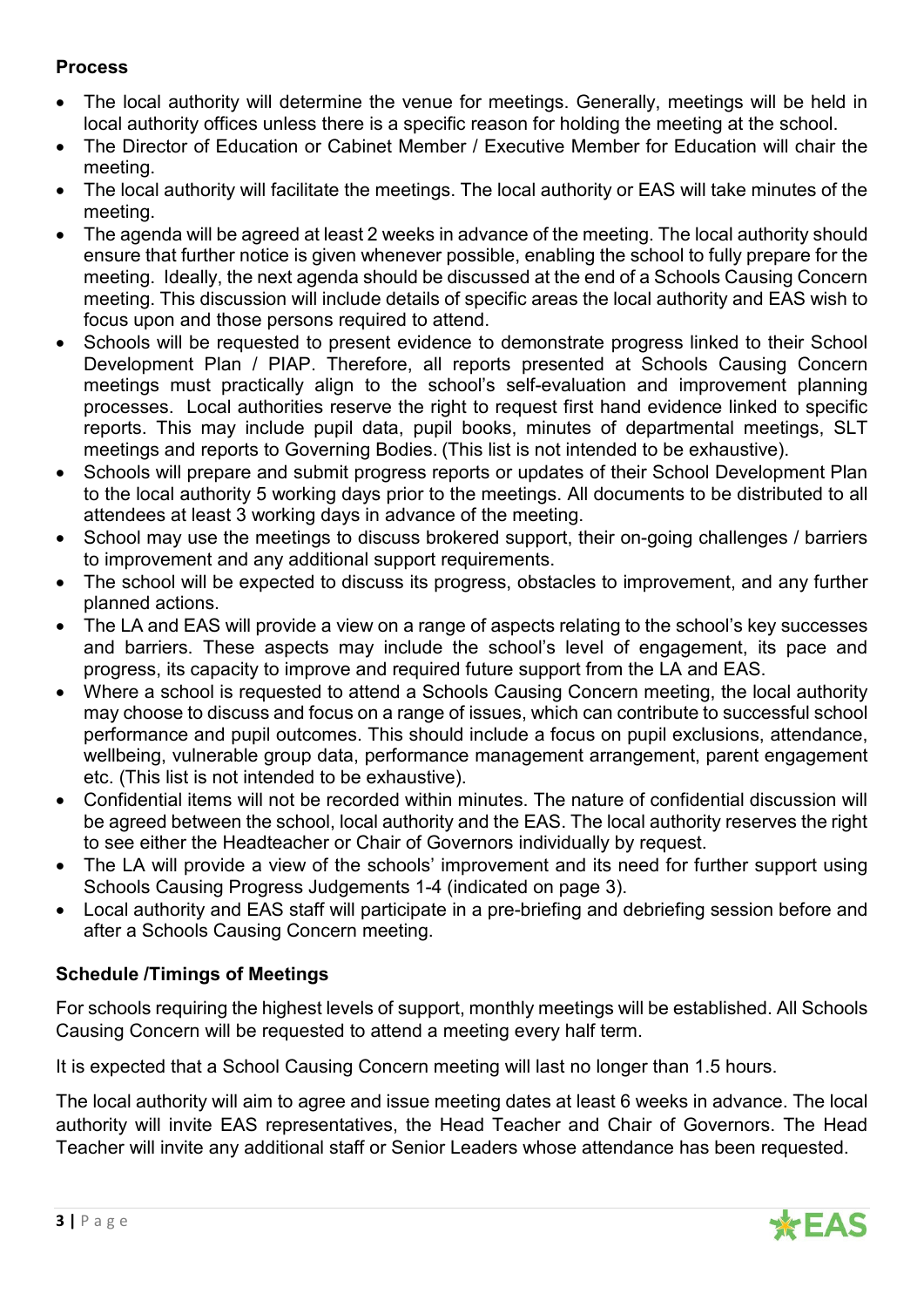The local authority and EAS will establish which organisation will record and circulate minutes of meetings. All minutes should be circulated to the school, LA and EAS within 10 working days.

## **Agenda**

The standing agenda for all Schools Causing Concern meetings is:

- 1. Welcome and apologies.
- 2. Specific actions or matters arising from the previous meeting.
- 3. Head teacher led discussion based around the school's progress against the School Development Plan priorities (agreed prior to the meeting), including any reports verifying evidence of progress. Other Senior Leaders or Heads of Department may lead specific / appropriate reports by request.
- 4. School led discussion linked to the progress of all learners, including vulnerable groups.
- 5. EAS overview of support provided and commentary of progress made by the school.
- 6. Conclusions / next steps.
- 7. A.O.B / Future agenda items.
- 8. Confidential matters to be discussed in the presence of the local authority, EAS, the Head and/ or the Chair of Governors.
- 9. Meeting close.

A 15-minute LA and EAS pre-brief / debrief will take place before and after each meeting. The school will not be invited to participate.

## **Improvement Conferences:**

It is recognised that a Schools Causing Concern meeting is time limited which can restrict the length of the agenda. On occasions an extended meeting will be required to consider:

- The pace of progress linked to School Development Plan priorities and the identified support required.
- Why a school is not improving and has become 'stuck'.
- The level and range of support a school has received and its impact.
- The use of local authority statutory powers.

An improvement Conference will act as an extended and focussed meeting. This could be considered as an escalation of concern. The meeting will be scheduled over at least half a day and will be chaired and by either:

- The Executive/ Cabinet Member for Education
- The Chief Education Officer
- A Chief Education Officer from within the region but not from within the LA
- The Managing Director / Director of the EAS

At this stage the local authority will determine the agenda in conjunction with the school with at least 3 weeks' notice. Minutes will be kept as a record of the meeting and shared with all in attendance.